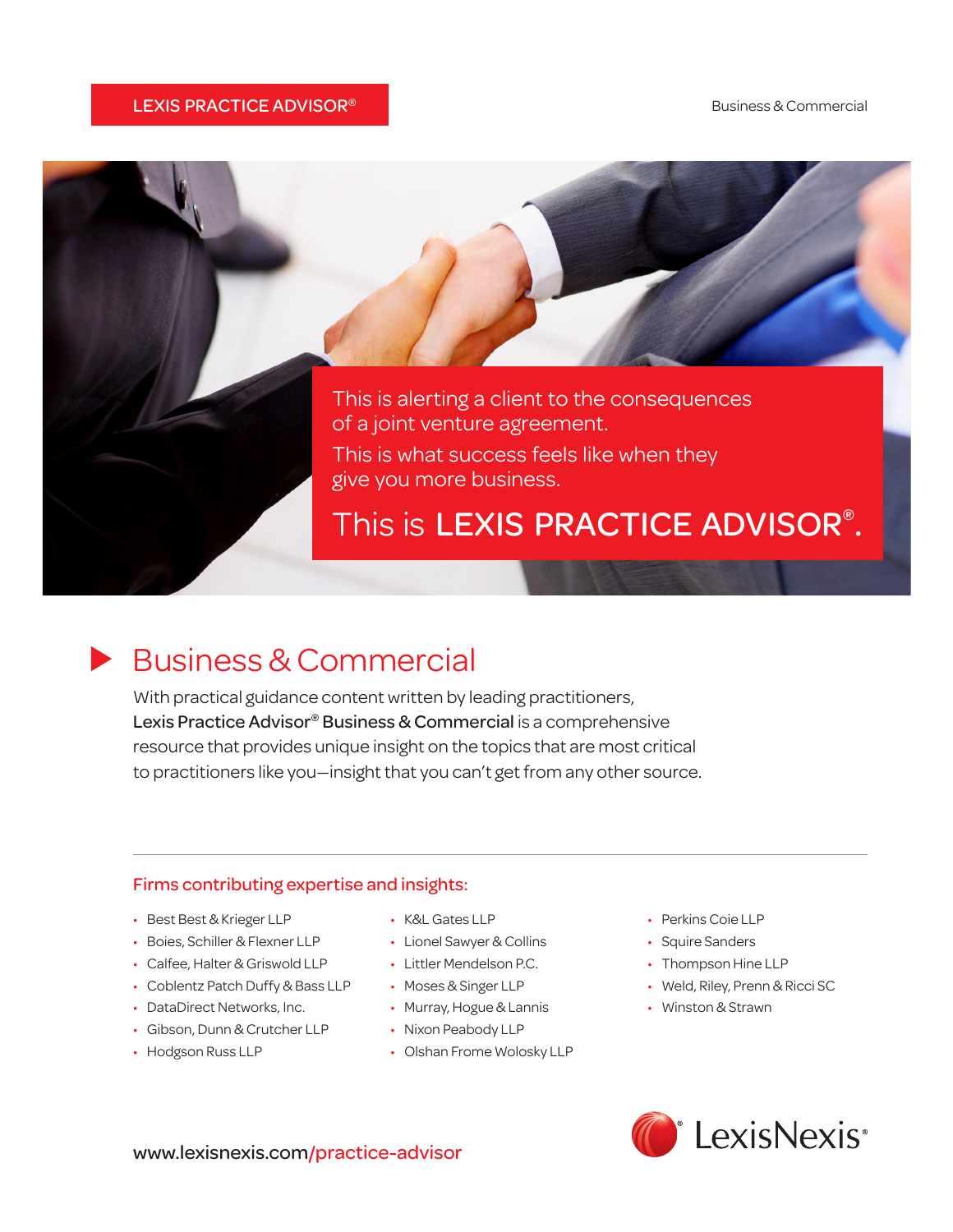# This is simplifying your routine.

Lexis Practice Advisor enables attorneys like you to manage transactional aspects of your practice to help produce more in less time.



### Practical Guidance

Get comprehensive coverage of transactions with new practical guidance, checklists, practice tips and insights from experienced attorneys covering topics such as commercial contracts, financing and more.

Work more efficiently and with greater confidence by accessing hundreds of new expertly drafted forms and model documents with context, drafting notes and alternative clauses.

## Forms **All In One Place**

Get quick access to relevant insight across six types of content, including Forms, Practical Guidance, Cases, Legislative Materials, Secondary Materials, including Matthew Bender® treatises and Emerging Issues. It's everything you need to manage a transaction from start to finish.

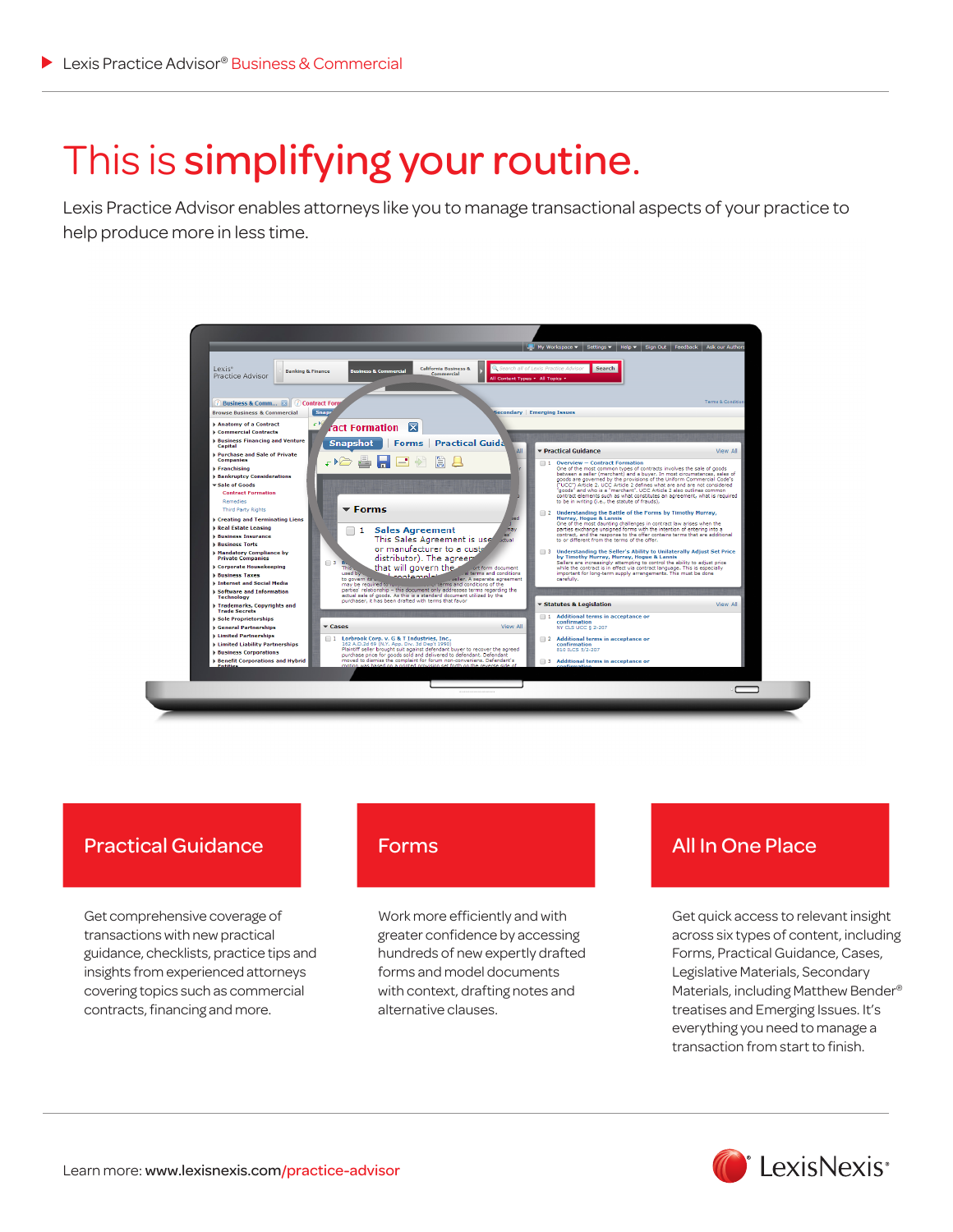## This is staying up to speed.

Whether you're a junior attorney looking to get familiar with transactional issues so that you can start billing quickly, or a seasoned professional looking to refresh your knowledge in areas or tasks you haven't tackled recently, Lexis Practice Advisor resources help you increase your profitability.



# Updated

Be confident you are accessing the latest practice trends and up-to-date insights with practical guidance content that is updated and maintained on a continuous basis and date stamps that indicate currency.

Access hand-selected articles and white papers, including breaking news from Law360®, keeping you updated on hot topics and trending issues.

## Emerging Issues<br>
Precision Searching Lindston

Get to comprehensive results fast with pre- and post-filters that refine your search based on relevant criteria. Your search can be as narrow or expansive as you need.